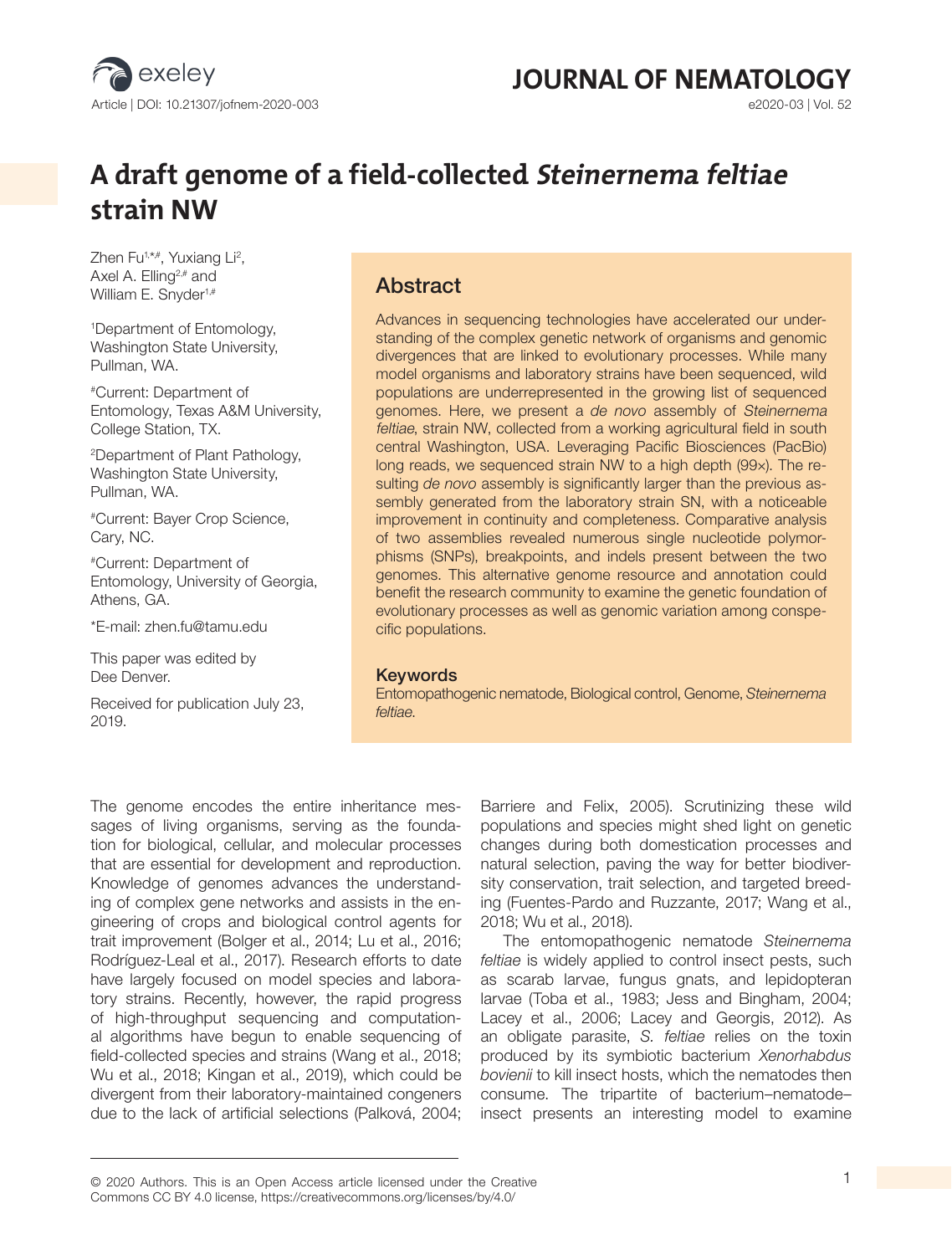#### **A genome of Steinernema feltiae: Fu et al.**

the mutualistic relationship between nematodes and symbiotic bacteria, as well as insect immune responses (Goodrich-Blair, 2007; Castillo et al., 2011). Dillman et al. (2015) published the first draft genome of *S. feltiae*, offering a comprehensive resource for understanding the evolution of parasitism genes. The strain SN used by Dillman et al. (2015) has long been maintained under laboratory conditions. Under such conditions, organisms could undergo significant changes in genome structure, gene copy numbers as well as accumulating mutations that are associated with adaptation to artificial conditions (Farslow et al., 2015; Sterken et al., 2015).

Here, we report a genome assembly and annotation for *S. felitae* NW a naturally occurring entomopathogenic nematode strain, which was shown to be effective in causing mortality of insect hosts (unpubl. data). Entomopathogens that coevolve with their local insect hosts could exhibit higher efficacy on killing insect pests than commercial strains (Noosidum et al., 2010). Thus, a genomic resource from a field-collected entomopathogenic strain could offer valuable insights into local adaptation as well as trait improvement for this broadly applied biopesticide.

## Materials and methods

#### Nematode strain

*S. feltiae* strain NW was collected using trap insect technique with modification (see Kaya and Stock, 1997) from a potato field near Patterson, WA under organic management. Specifically, a trap consisted of 10 wax moth, *Galleria mellonella*, larvae (Nature's Way, Ross, OH) in a sealed mesh bag was buried 15cm deep in the soil, and the trap was retrieved 48hr later. Nematodes were extracted from dead larvae using White traps (White, 1927). A week later, infective juveniles (IJs) were collected and kept at 12°C. To reduce heterozygosity, 20 IJs were used to establish an inbred colony. These IJs were used to infect a single wax moth, and seven days after infection, IJs were recovered using a White trap (White, 1927). Approximately 200 emerged IJs were used to infect 10 wax moths for two more times. Emerged IJs were washed three times in sterilized tap water and stored in −80°C until DNA purification.

#### DNA purification

Approximately 10,000 IJs were thawed and frozen twice. High molecular weight genomic DNA was extracted using a phenol chloroform protocol described in the study of Donn et al. (2008). The DNA pellet was re-suspended in 100µl 10mM Tris-Cl (pH 8.5) buffer. Washington State University's Genomic Core Facility (Pullman, WA) performed library preparation and sequencing. Three batches of sequencing with different chemistries were conducted: XL-XL, P4-C2, and P5-C3. In total, 42 SMRT cells (24 cells of XL chemistry, 7 cells of P4-C2 chemistry, and 11 cells of P5-C3 chemistry) were included in the sequencing.

#### Read filtering and genome assembly

We used bash5tool.py algorithm in the SMRT analysis pipeline (v2.3) to extract subreads from all 42 SMRT cells with minReadScore set to 0.75. Subreads were used for genome assembly. We tested two genome assembly programs initially: Canu (v1.3; Koren et al., 2017) and Celera (v8.3rc2; Myers et al., 2000). For both assemblers, we started with the default setting. Canu outperformed Celera in running time and memory use. Canu also generated an assembly with fewer contigs and greater N50. Thus, we picked Canu for further fine-tuning to improve assembly quality. For the final assembly, we used sprai (v0.9.9.18, http:// zombie.cb.k.u-tokyo.ac.jp/sprai) to correct errors for the subreads, and we imported corrected reads into Canu to perform *de novo* assembly.

#### Quality control

Once we obtained an assembly with the best continuity and lowest number of contigs, we removed contigs that had low read support (<20 reads). The read coverage information was indicated in Canu (v1.3; Koren et al., 2017). Often, contigs with low read support were highly fragmented and not informative in building gene models during the annotation process. Next, we polished the assembly by first aligning raw PacBio-h5 files to the assembly using the program pbalign following consensus calling using Quiver (SMRT analysis pipeline (v2.3)). Finally, we queried each contig in the assembly to genome sequences of the endosymbiont *X. bovienii* (GenBank assembly accession: GCA\_000027225.1) using BLASTN (Altschul et al., 1990). Contigs showed homology to any sequence of *X. bovienii* with bit score >200 were removed in the assembly.

#### Genome alignment

MUMmer (v4.09; Marçais et al., 2018) was used to align our assembly to the genome assembly of SN. Program dnadiff in MUMmer was used to summarize the comparative analysis of the two genomes. Program nucmer provided a 1-to-1 and all-vs-all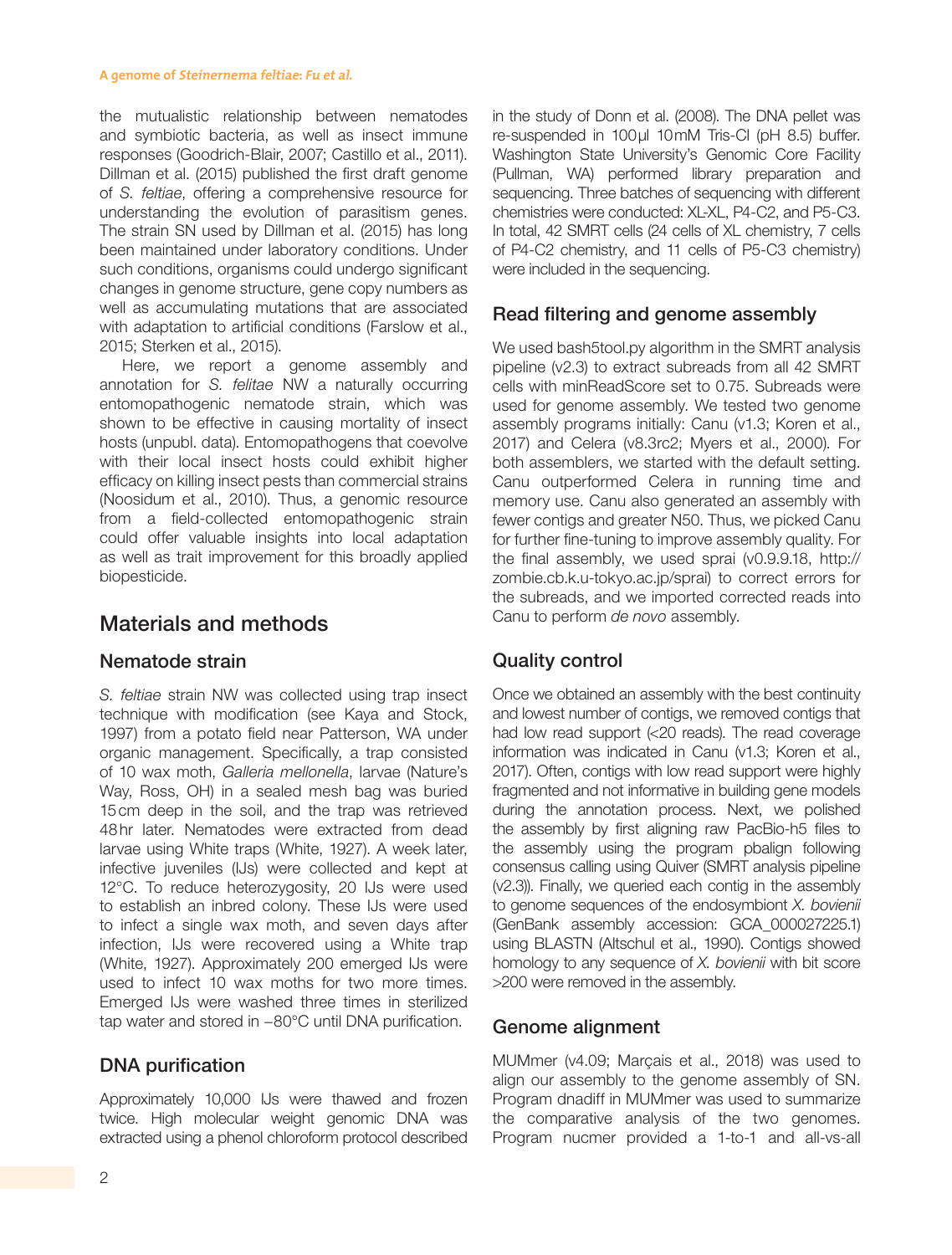comparisons of the two genomes, and this analysis was limited to the 100 longest contigs/scaffolds to minimize noise.

#### Genome annotation and evaluation

Because the genome assembly of strain NW seemed to be divergent from the previously published genome of strain SN, we annotated this genome to present as an alternative resource for the research community. To do this, we modeled and identified potential repeat region of the *S. feltiae* NW genome based on a repeat library kindly provided by WormBase using RepeatModeler (v1.0.11, http://www. repeatmasker.org/RepeatModeler/). After that, we used RepeatMasker (v4.0.9; Smit et al., 2013-2015) to soft mask the genome. Two RNA-seq data sets (BioProjects accession numbers PRJNA488495 and PRJNA283145, Chang et al., 2019), were aligned to the NW genome assembly using program HISAT2 (v2.1.0; Kim et al., 2015) with the default setting. The resulting bam files from HISAT2 were used as RNA-seq evidence to train gene models in BRAKER2 (Hoff et al., 2015). The generated annotation file in GFF3 format from BRAKER2, along with the protein FASTA file of strain SN (Dillman et al., 2015), were incorporated into the program MAKER (v2.31.10; Cantarel et al., 2008) to synthesize gene models. BUSCO (v3.02; Waterhouse et al., 2017) was used to evaluate the completeness of the genome based on a set of universal single-copy orthologs across Nematoda.

#### Data archiving

The whole genome assembly was archived in NCBI with WGS accession number MQUG00000000. PacBio subreads were deposited in SRA under BioProject PRJNA353610. Genome in GFF3/GTF format along with predicted mRNA, CDs, and protein sequences were deposited in WormBase ParaSite and will be available from release 15 and forward.

#### **Results**

#### PacBio sequencing of strain NW

In total, 7,166,944 reads (read length ranging from 500bp to 39,605bp, median=1,429bp, mean=1,681bp) were generated from 42 SMRT cells across three chemistries. Reads generated in our study were sufficient to cover the genome 145-fold, assuming the genome size of 82Mb as previously described (Dillman et al., 2015). Such high coverage would adequately overcome the high error rate often associated with long reads generated from PacBio platforms (Rhoads and Au, 2015).

#### De novo assembly

The final assembly used in the downstream analysis was generated in Canu (Koren et al., 2017) with an error rate=0.03, and raw reads covered the genome assembly 99-fold. After removing contigs that were likely contaminated with *X*. *bovienii*, and contigs with low coverage support (<20 reads), the final assembly contained 4,876 contigs with N50 (contigs) of 60,433bp. The assembled genome size of NW is significantly larger (47%) than SN with noticeable improvement regarding the number of contigs and continuity (N50, Table 1). In addition, our assembly of NW contained no 'gaps' (i.e., unknown sequences between two contigs of which order and orientation are known; Clum, 2018) in comparison to numerous gaps totaling 2,769,616bp in the SN genome; this would facilitate annotation of the genome (e.g., Dallery et al., 2017).

#### Comparative genomic analysis

We performed a comparative genomic analysis of our NW assembly with the earlier SN assembly using a whole genome alignment approach. Over 90% of the contigs/scaffolds from the two genomes aligned, totaling 94Mb and 74Mb from the NW and SN assemblies, respectively. In total, 24 percent (29Mb) of the NW sequences failed to align to the SN assembly, indicating divergence between the two strains. Genome alignment determined that there were 49,949 1-to-1 best alignments between these two assemblies with an average identity of 97%, totaling 72.5Mb of the sequences from both genomes. There were 133,667 many-to-many alignments with a similar average identity of 96%. There were 907,706 SNPs detected in common between the two genomes in addition to numerous indels, breakpoints, and allocations (Table 1). The majority of the top 100 longest contigs/scaffolds from the two assemblies aligned with the presence of insertions and rearrangements. We also noted that a few contigs/scaffolds failed to align (absence of dots at the top right of Figure 1). Despite our improvement of the assembly, neither of these two genomes has assembled to the chromosome level.

#### Genome annotation

Because our genome seemed to be quite divergent from the assembly of strain SN with many structural variations and SNPs, we proceeded to annotate the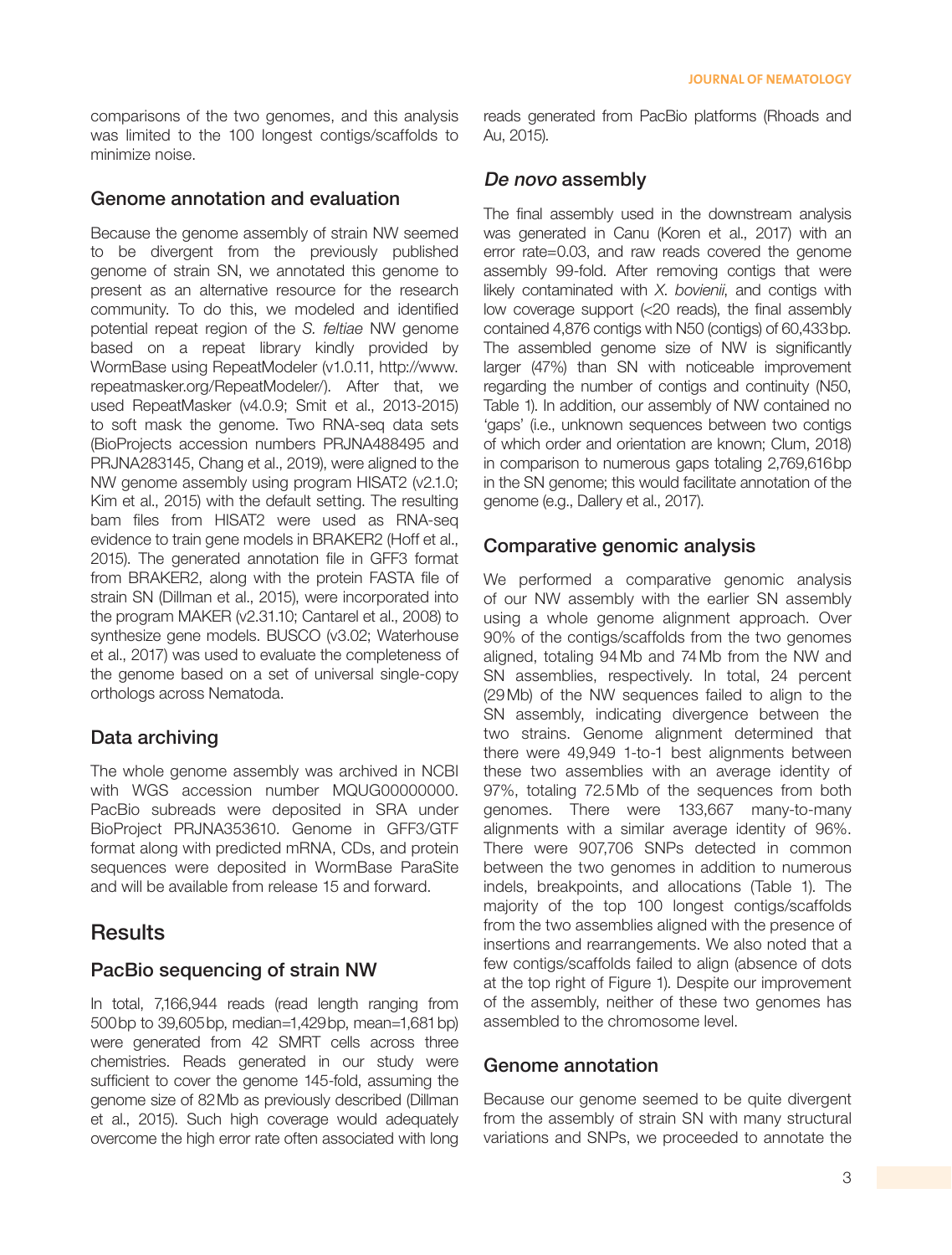|  |  |  | Table 1. Summary of the genome assembly of strain NW in comparison to strain SN. |  |
|--|--|--|----------------------------------------------------------------------------------|--|
|--|--|--|----------------------------------------------------------------------------------|--|

|                          | <b>Strain NW</b>    | <b>Strain SN</b>    |
|--------------------------|---------------------|---------------------|
| Assembly                 |                     |                     |
| Total bases (bp)         | 121,603,260         | 82,627,153          |
| No. of scaffolds         | na                  | 5,839               |
| Scaffold N50             | na                  | 47,851              |
| No. of contigs           | 4,678               | 59,024              |
| Contig N50               | 60,433              | 3,650               |
| No. of gaps (bp)         | $\overline{O}$      | 2,769,616           |
| Longest scaffolds (bp)   | 1,315,981           | 1,446,875           |
| No. of predicted genes   | 32,304              | 36,434              |
| Total no. of amino acids | 12,632,601          | 12,195,137          |
| <b>BUSCO</b> assessment  |                     |                     |
| Complete BUSCOs          | 87.27%              | 84.32%              |
| Complete single copy     | 76.68%              | 80.55%              |
| Complete duplicated copy | 10.59%              | 3.77%               |
| Fragmented               | 7.33%               | 8.15%               |
| Missing                  | 5.40%               | 7.54%               |
| Alignment                |                     |                     |
| Aligned Seqs             | 4,279 (91.47%)      | 5,418 (92.79%)      |
| <b>Aligned Bases</b>     | 92,999,444 (76.48%) | 74,444,081 (90.10%) |
| $1-to-1$                 | 49,949              | 49,949              |
| Total length (1-to-1)    | 72,468,269          | 72,538,432          |
| Avg. identity (1-to-1)   | 97.07               | 97.07               |
| M-to-M                   | 133,667             | 133,667             |
| Total length (M-to-M)    | 106,859,791         | 106,997,101         |
| Avg. identity (M-to-M)   | 95.69               | 95.69               |
| Genomic variation        |                     |                     |
| Breakpoints              | 261,902             | 252,282             |
| Relocations              | 8,456               | 5,231               |
| Translocations           | 13,595              | 16,494              |
| Inversions               | 1,411               | 1,952               |
| Insertions               | 105,325             | 74,670              |
| <b>Total SNPs</b>        | 907,706             | 907,706             |

genome with evidence generated from RNA-Seq alignment. Despite the larger assembled genome size, our annotation predicted rather fewer (12% fewer genes) number of genes/proteins compared to the previous annotation of SN genome (Table 1). However, the total length of amino acids in our annotation is longer than SN, suggesting a longer or greater number of full-length genes. Furthermore, our NW genome had a slightly higher percentage of completeness compared to the SN genome (Table 1).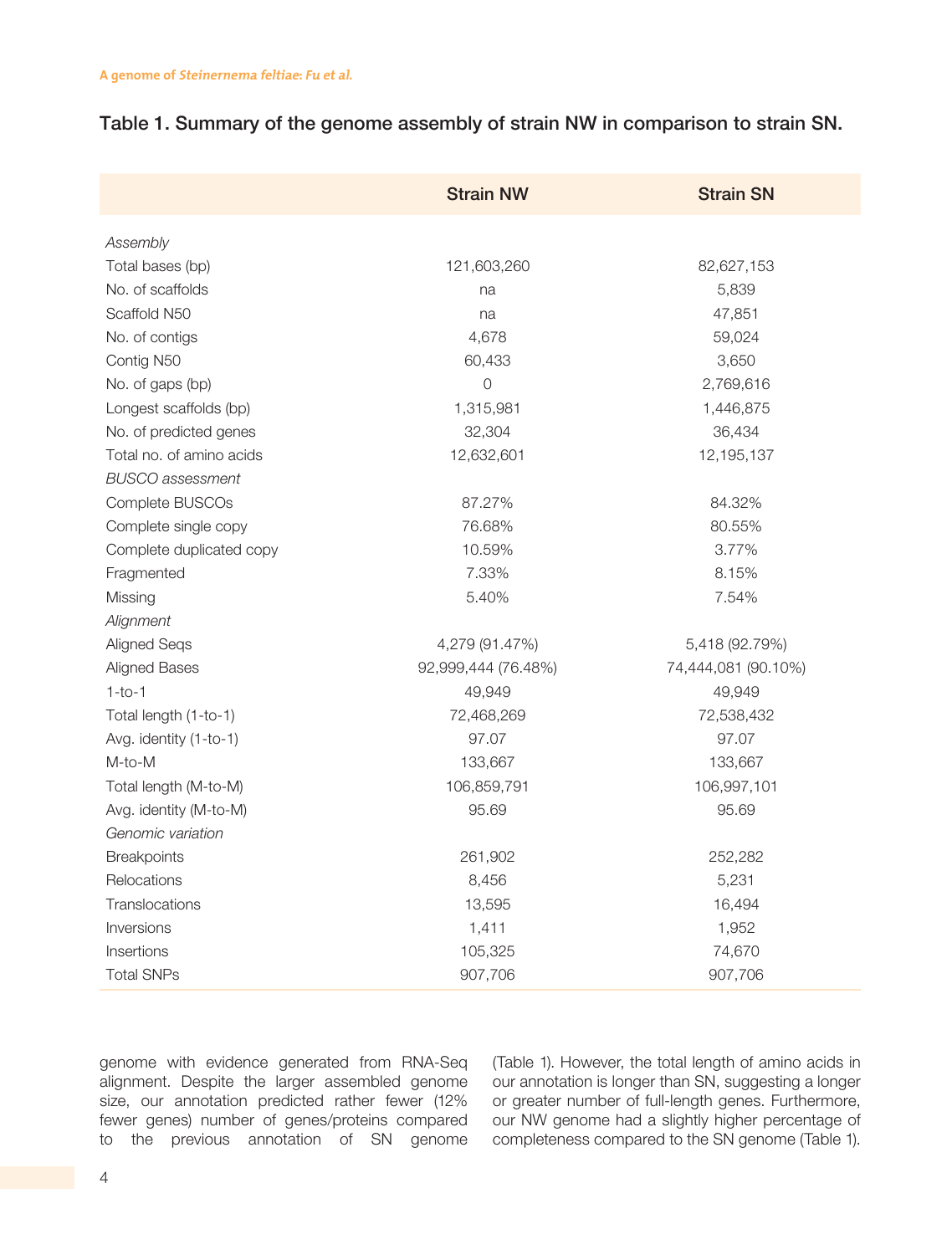

Figure 1: Genome alignment of strains SN and NW. Only top 100 longest scaffolds from SN (laid across the x-axis) and top 100 longest contigs from NW (y-axis) were shown here to minimize noise. Each contig/scaffold is shown between two lines (vertical for SN and horizontal for NW) along the axes. A colored dot is plotted wherever the two sequences agree; the forward matches are shown in purple, while the reverse matches are shown in blue. If the two genomes were perfectly identical, a series of purple dots would be drawn diagonally.

#### **Discussion**

We sequenced and annotated the genome of the field-collected strain of *S. feltiae* NW, a broadly applied biological control agent for insect pests (Toba et al., 1983; Jess and Bingham, 2004; Lacey et al., 2006; Lacey and Georgis, 2012). A previous genome project required multiple mate libraries (Dillman et al., 2015), in comparison to the single library generated in our study, suggesting that a simplified procedure could generate high quality genome assembly. The work presented here improves the current genome resources for this species in a few ways, including improving the continuity and the completeness of the draft genome. Furthermore, this resource represents a draft genome of a naturally occurring strain that was collected from a working agricultural field, which could be phylogenetically divergent from its laboratory counterpart that was sequenced previously (Palková, 2004; Barriere and Felix, 2005). The genome size of the NW assembly is significantly larger than the assembly of SN provided by Dillman et al., (2015), reaching 121.6Mb. Genome size variation within a species is not uncommon (Bosco et al., 2007; Huang et al.,

2013). Many factors including differing environmental conditions, unrecognized speciation events, and artifacts of the techniques used for sequencing could all contribute to apparent intraspecific variation in genome size (Biemont, 2008; Cires et al., 2010; Gunn et al., 2015; Leinaas et al., 2016). Thus, a survey of multiple *S. feltiae* strains using flow cytometry could provide a more accurate estimation of genome size, or instead verify the apparent differences in genome size seen across the two genome sequencing efforts completed thus far.

Though in-depth comparative genomic analyses are beyond the scope of this work, we suggest that further comparative genome analyses of field versus laboratory conspecific strains would shed light on the genomic variations across different populations. Neither the SN or NW genomes have chromosomelevel scaffolds, as only two contigs of the NW assembly and only one scaffold of the SN assembly are over 1Mb in length. A different approach to sequencing and library preparation, such as long-range linkage, could be used to generate a chromosome-level scaffold with multiple genome assemblies as foundations (Kolmogorov et al., 2018). With the advancement of sequencing technologies, the cost of sequencing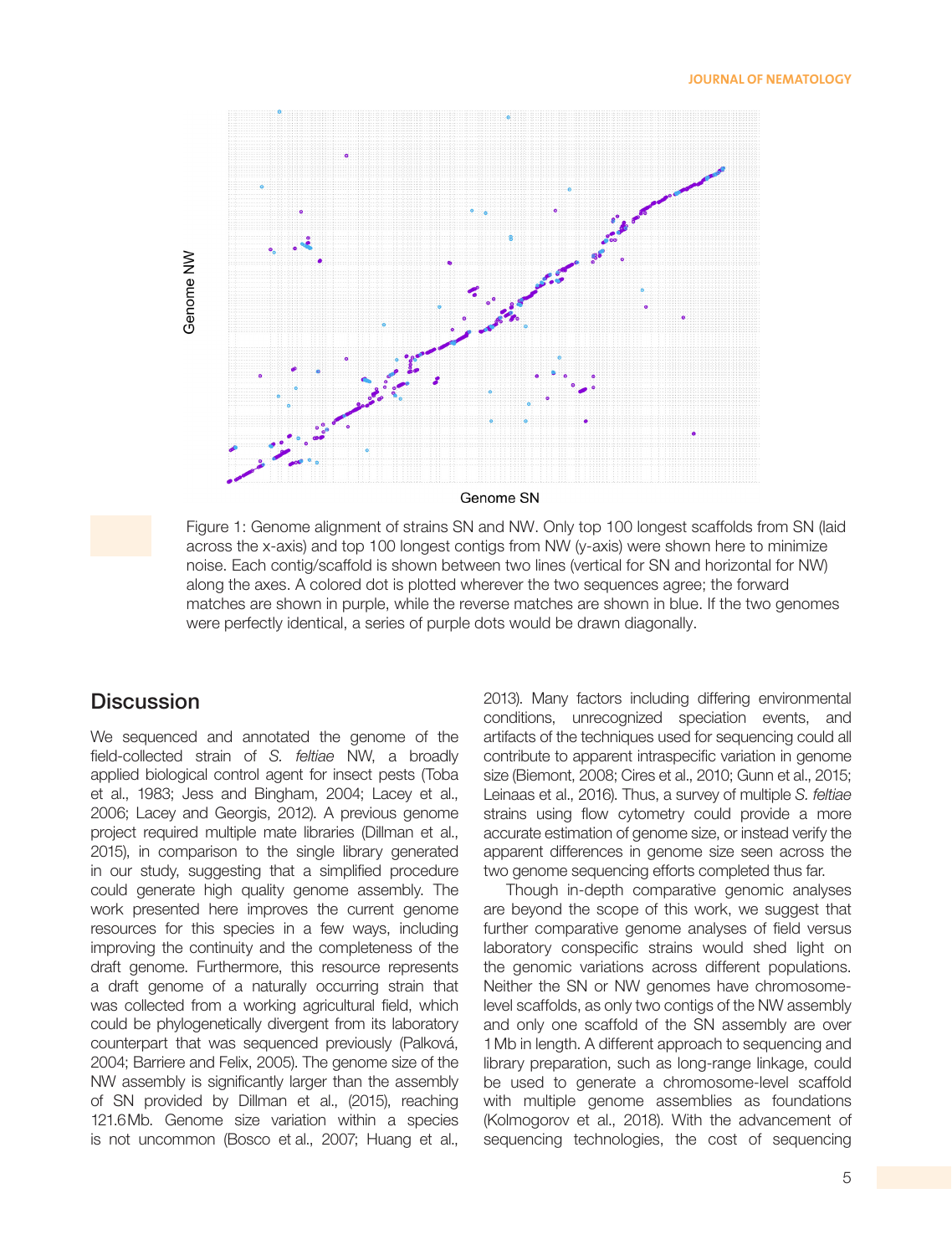#### **A genome of Steinernema feltiae: Fu et al.**

a genome will further decline. In a single run, with sequencing technologies a higher output of data might be generated, and deeper coverage achieved, to resolve uncertainties for the *S. feltiae* genomes that are currently available. We expect that research groups could utilize the genome resources provided here to expand our understanding of genome networks, evolutionary processes, and genomic variation of fieldcollected nematode populations.

### Acknowledgments

This research was supported by the Northwest Potato Research Consortium and the BIOAg program of Washington State University. The authors thank Derek Pouchnik and Mark Wildung (Washington State University) for their assistance with sequencing, and Randall Svancara (Washington State University) for his help with computing. The Center for Institutional Research Computing at Washington State University provided computing resources in support of this work.

### References

Altschul, S. F., Gish, W., Miller, W., Myers, E. W. and Lipman, D. J. 1990. Basic local alignment search tool. Journal of Molecular Biology 215:403–10.

Biemont, C. 2008. Genome size evolution: withinspecies variation in genome size. Heredity 101:297–8.

Barriere, A. and Felix, M.-A. 2005. High local genetic diversity and low outcrossing rate in *Caenorhabditis elegans* natural populations. Current Biology 15:1176–84.

Bolger, M. E., Weisshaar, B., Scholz, U., Stein, N., Usadel, B. and Mayer, K. F. X. 2014. Plant genome sequencing – applications for crop improvement. Current Opinion in Biotechnology 26:31–7.

Bosco, G., Campbell, P., Leiva-Neto, J. T. and Markow, T. A. 2007. Analysis of *Drosophila* species genome size and satellite DNA content reveals significant differences among strains as well as between species. Genetics 177:1277–90.

Cantarel, B. L., Korf, I., Robb, S. M., Parra, G., Ross, E., Moore, B., Holtm, C., Sánchez Alvarado, A and Yandell, M. 2008. MAKER: an easy-to-use annotation pipeline designed for emerging model organism genomes. Genome Research 18:188–96.

Castillo, J. C., Reynolds, S. E. and Eleftherianos, I. 2011. Insect immune responses to nematode parasites. Trends in Parasitology 27:537–47.

Chang, Z. D., Serra, L., Lu, D., Mortazavi, A. and Dillman, A. R. 2019. A core set of venom proteins is released by entomopathogenic nematodes in the genus *Steinernema*. PLoS Pathogens 15:1–29.

Cires, E., Cuesta, C., Revilla, M. Á. and Prieto, J. A. F. 2010. Intraspecific genome size variation and morphological differentiation of *Ranunculus parnassifolius* (Ranunculaceae), an Alpine–Pyrenean– Cantabrian polyploid group. Biological Journal of the Linnean Society 101:251–71.

Clum, A. 2018. Genome assembly. In de Vries, R., Tsang, A. and Grigoriev, I. (Eds), Fungal genomics. Methods in molecular biology. Humana Press, New York, NY, pp. 141–53.

Dallery, J. F., Lapalu, N., Zampounis, A., Pigné, S., Luyten, I., Amselem, J., Wittenberg, A. H. J., Zhou, S., de Queiroz, M. V., Robin, G. P., Auger, A., Hainaut, M., Henrissat, B., Kim, K. T., Lee, Y. H., Lespinet, O., Schwartz, D. C., Thon, M. R. and O'Connell, R. J. 2017. Gapless genome assembly of *Colletotrichum higginsianum* reveals chromosome structure and association of transposable elements with secondary metabolite gene clusters. BMC Genomics 18:1–22.

Dillman, A. R., Macchietto, M., Porter, C. F., Rogers, A., Williams, B., Antoshechkin, I., Lee, M. M., Goodwin, Z., Lu, X., Lewis, E. E., Goodrich-Blair, H., Stock, S. P., Adam, B. J., Sternberg, P. W. and Mortazavi, A. 2015. Comparative genomics of *Steinernema* reveals deeply conserved gene regulatory networks. Genome Biology 16:1–21.

Donn, S., Griffiths, B. S., Neilson, R. and Daniell, T. J. 2008. DNA extraction from soil nematodes for multisample community studies. Applied Soil Ecology 38:20–6.

Farslow, J. C., Lipinski, K. J., Packard, L. B., Edgley, M. L., Taylor, J., Flibotte, S., Moerman, G. D., Katju, V. and Bergthorsson, U. 2015. Rapid increase in frequency of gene copy-number variants during experimental evolution in *Caenorhabditis elegans*. BMC Genomics 16:1–18.

Fuentes-Pardo, A. P. and Ruzzante, D. E. 2017. Wholegenome sequencing approaches for conservation biology: advantages, limitations and practical recommendations. Molecular Ecology 26:5369–406.

Goodrich-Blair, H. 2007. They've got a ticket to ride: *Xenorhabdus nematophila-Steinernema carpocapsae* symbiosis. Current Opinion in Microbiology 10:225–30.

Gunn, B. F., Baudouin, L., Beulé, T., Ilbert, P., Duperray, C., Crisp, M., Issali, A., Konan, J. L. and Rival, A. 2015. Ploidy and domestication are associated with genome size variation in Palms. American Journal of Botany 102:1625–33.

Huang, H., Tong, Y., Zhang, Q.-J. and Gao, L.-Z. 2013. Genome size variation among and within *Camellia* species by using flow cytometric analysis. PLoS One 8:1–14.

Hoff, K. J., Lange, S., Lomsadze, A., Borodovsky, M. and Stanke, M. 2015. BRAKER1: unsupervised RNA-Seq-based genome annotation with GeneMark-ET and AUGUSTUS. Bioinformatics 5:767–9.

Jess, S. and Bingham, J. F. 2004. Biological control of sciarid and phorid pests of mushroom with predatory mites from the genus *Hypoaspis* (Acari: Hypoaspidae)